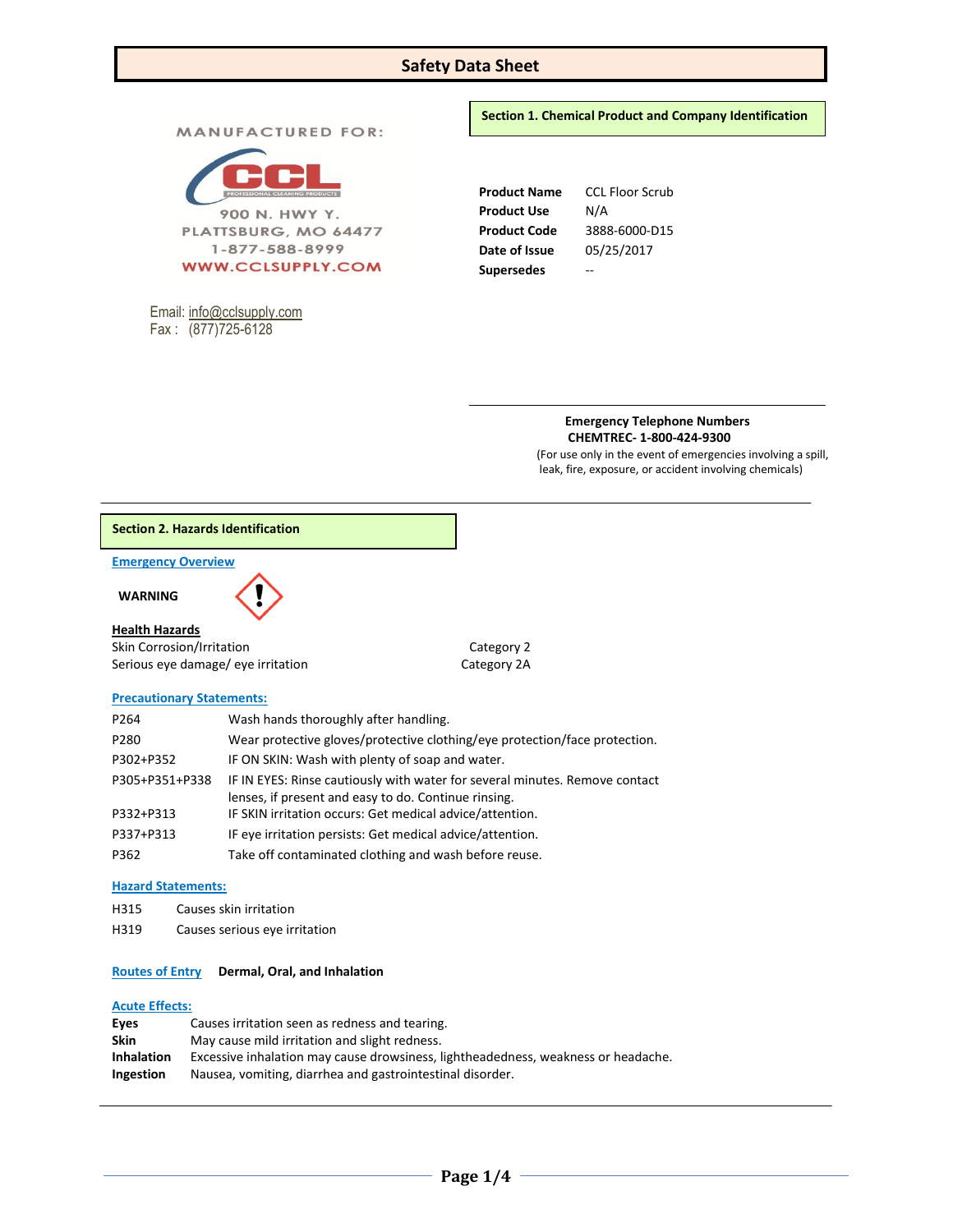**Section 3. Composition/Information on Ingredients**

| Name of Hazardous Ingredients | <b>CAS Number</b> | % by Weight |
|-------------------------------|-------------------|-------------|
| Sodium Metasilicate           | 6834-92-0         | <5          |
| Sodium Tripolyphosphate       | 7758-29-4         | <3          |
| Nonylphenol Ethoxylate        | 9016-45-9         | $\leq$ 3    |

#### **Section 4. First Aid Measures**

**Eye Contact** Flush immediately with clean water for 15 minutes, lifting up eyelids. Seek immediate medical attention. **Skin Contact** If irritation occurs, flush with plenty of clean water. Seek medical attention if a rash occurs or if irritation persists. **Inhalation** Remove person to fresh air. Begin CPR if breathing has stopped and seek immediate medical attention. **Ingestion** Do not induce vomiting. Give several glasses of water. Never give anything to an unconscious person orally. Seek immediate medical attention.

| <b>Section 5. Fire Fighting Measures</b>                                                                                                                                      |                                                                           | National Fire Protection Association (U.S.A)<br>(estimated rating)                                                                                                |  |
|-------------------------------------------------------------------------------------------------------------------------------------------------------------------------------|---------------------------------------------------------------------------|-------------------------------------------------------------------------------------------------------------------------------------------------------------------|--|
| <b>Hazardous Combustion Products</b><br><b>Extinguishing Media</b><br><b>Unsuitable Extinguishing Media</b><br><b>Fire Fighting Procedures</b><br><b>Unusual Fire Hazards</b> | N/A<br>Water, fog, dry chemical, CO <sub>2</sub> , or alcohol foam<br>N/A | Use a self-contained breathing apparatus. Use water spray to cool fire-exposed containers.<br>Never use welding or cutting torches on or near drum even if empty. |  |

#### **Section 6. Accidental Release Measures**

**Spill Clean Up** All spilled material must be contained and kept out of waterways, sewers and drains. The spilled chemical should be absorbed with an inert material. Flush cleaned area thoroughly with water.



**Handling and Storage** Keep container tightly closed when not in use. Avoid breathing spray mist. Keep out of the reach of children. Have eyewash accessible to use in handling area.

## **Section 8. Exposure Controls/Personal Protection**

| <b>Exposure Limits</b> |                 |           |                  |                  |
|------------------------|-----------------|-----------|------------------|------------------|
| <b>Product Name</b>    | <b>OSHA PEL</b> | NIOSH REL | <b>AIHA WEEL</b> | <b>ACGIH TLV</b> |
| None                   |                 |           |                  |                  |

**Engineering Controls** Local exhaust is normally adequate. Use mechanical ventilation is build-up of mist or vapors is likely.



# **Personal Protective Equipment (PPE)**

**Eyes** Chemical splash goggles or face shield

**Body** Rubber or neoprene gloves; rubber boots and apron as needed to prevent contact

**Respiratory** Use NIOSH approved respirator if TLV are reached or exceeded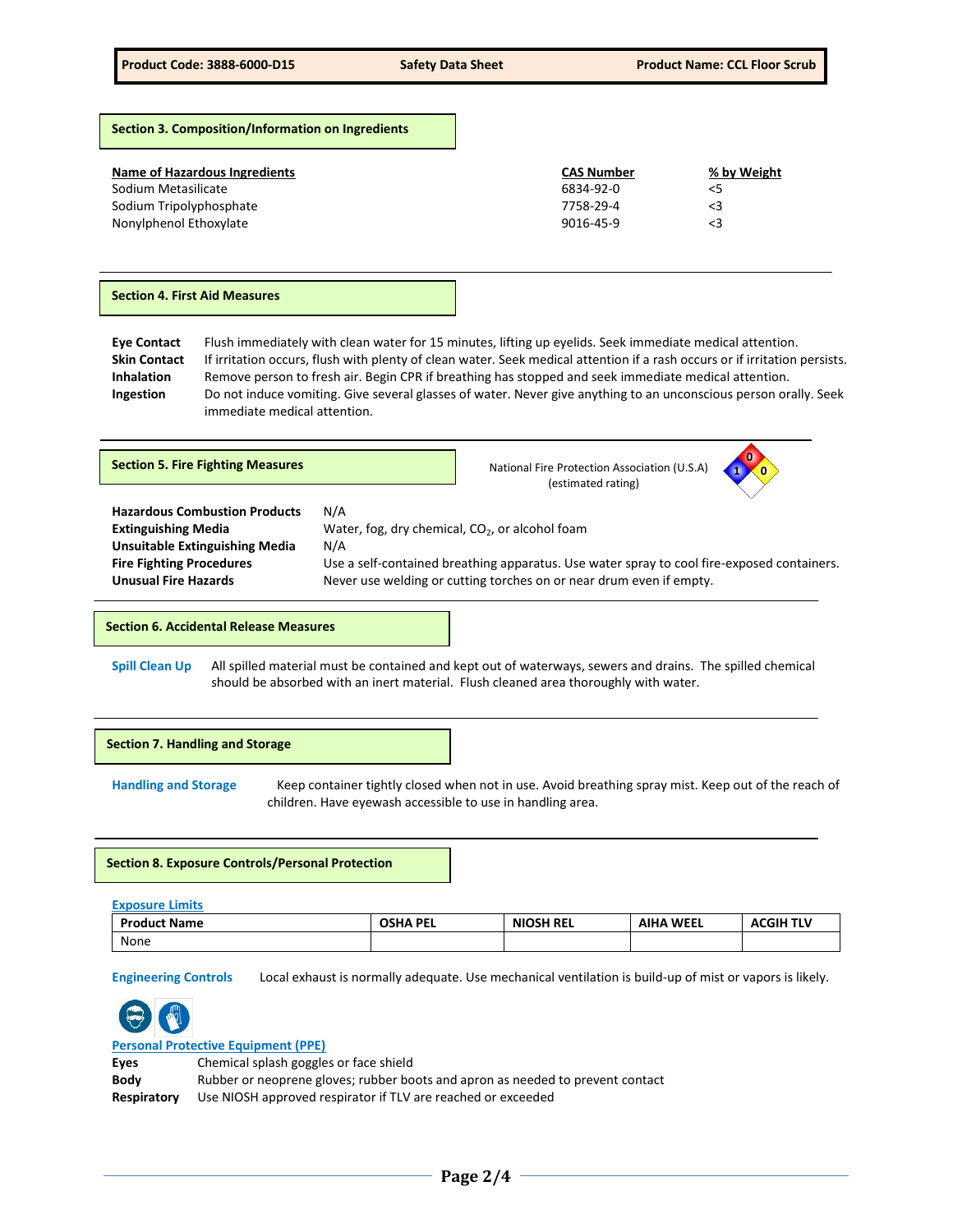|                         | <b>Section 9. Physical and Chemical Properties</b> |                              |             |
|-------------------------|----------------------------------------------------|------------------------------|-------------|
| <b>Physical State</b>   | Liguid                                             | <b>Explosive Limits</b>      | N/A         |
| Color                   | Fluorescent lime green                             | <b>Vapor Pressure</b>        | N/A         |
| Odor                    | Citrus odor                                        | <b>Vapor Density</b>         | N/A         |
| <b>Odor Threshold</b>   | N/A                                                | <b>Relative Density</b>      | N/A         |
| рH                      | 12.5-13.5                                          | <b>Solubility</b>            | Appreciable |
| <b>Freezing Point</b>   | N/A                                                | <b>Partition Coefficient</b> | N/A         |
| <b>Boiling Point</b>    | N/A                                                | <b>Auto-Ignition Temp.</b>   | N/A         |
| <b>Flash Point</b>      | N/A                                                | <b>Decomposition Temp.</b>   | N/A         |
| <b>Evaporation Rate</b> | 1.0                                                | <b>Viscosity</b>             | N/A         |
| <b>Flammability</b>     | N/A                                                | <b>Specific Gravity</b>      | 1.05-1.10   |

# **Section 10. Stability and Reactivity**

| <b>Stability and Reactivity</b>         | Stable                                                       |
|-----------------------------------------|--------------------------------------------------------------|
| Incompatibility                         | Strong oxidizers, strong acids, soft metals such as aluminum |
| <b>Hazardous Polymerization</b>         | Will not occur                                               |
| <b>Hazardous Decomposition Products</b> | $CO$ , $CO2$ upon thermal decomposition                      |
| <b>Conditions to Avoid</b>              | N/A                                                          |

# **Section 11. Toxicological Information**

| <b>Routes of Entry</b>       | Dermal, Oral and Inhalation |
|------------------------------|-----------------------------|
| <b>Symptoms</b>              | Irritation and redness      |
| <b>Skin Irritant</b>         | Yes                         |
| <b>Eye Irritant</b>          | Yes                         |
| <b>Sensitizers</b>           | Not determined              |
| <b>Mutagenicity</b>          | No information found        |
| Carcinogenicity              | None                        |
| <b>Reproductive Toxicity</b> | No information found        |
| <b>Target Organs</b>         | See section 2               |

There is no toxicological data for this product as a whole. Based on relevant ingredients with known acute toxicity, the acute toxicity estimate using the additive formula (ATE) has been determined.

## **Acute Toxicity**

| <b>Test</b>       | <b>Results</b> | <b>Basis</b>                     |
|-------------------|----------------|----------------------------------|
| Dermal            | 9,319 mg/kg    | ATE determined beyond Category 4 |
| Oral              | 11,520 mg/kg   | ATE determined beyond Category 4 |
| <b>Inhalation</b> | No data        |                                  |

**Section 12. Ecological Information**

**Environmental Effects** No ecological information found

**Section 13. Disposal Considerations** 

**Waste Information** Dispose of in accordance with all Federal, State and Local pollution control regulations.